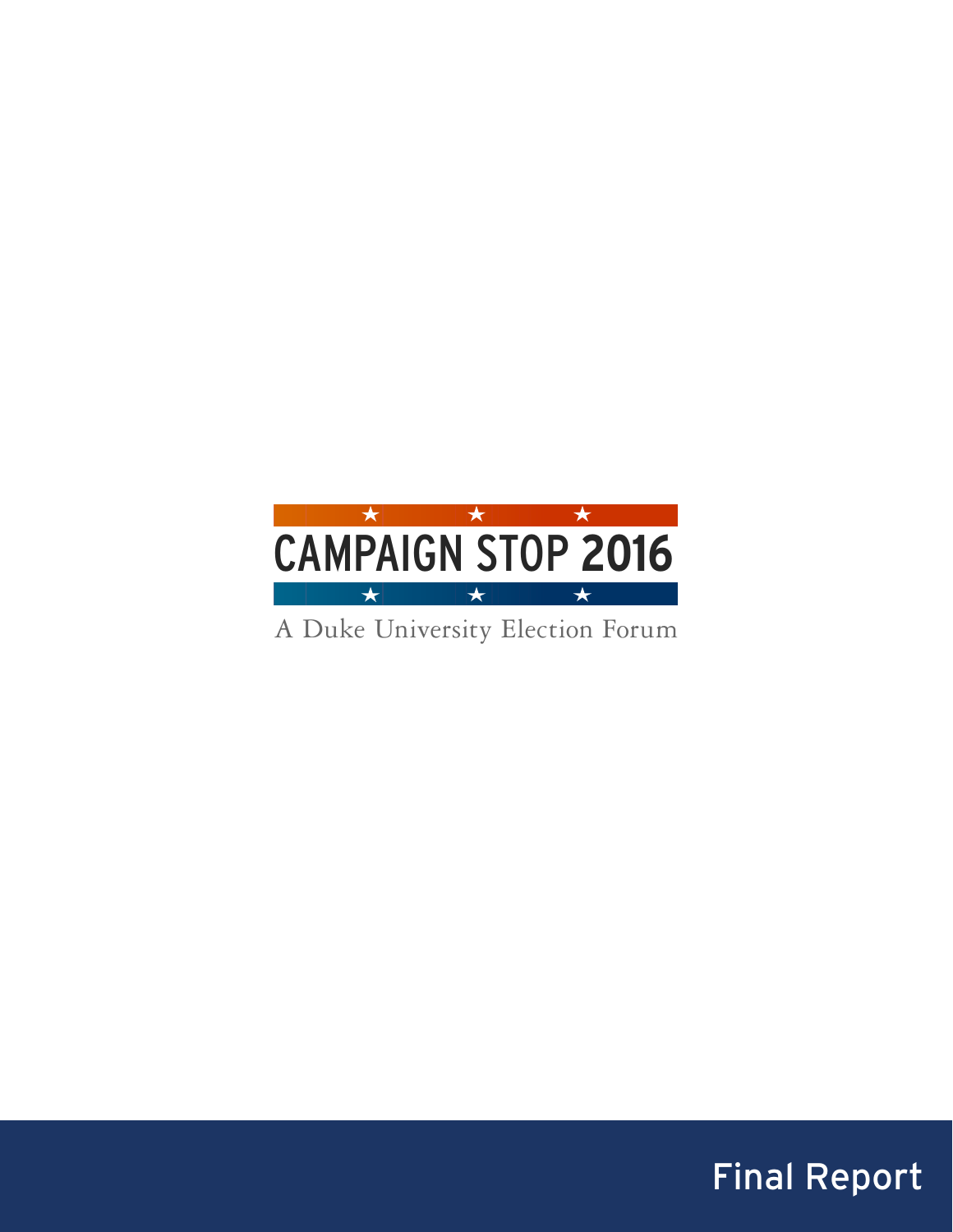| Key Figures <b>Executive Service Service Service Service Service Service Service Service Service Service Service Service Service Service Service Service Service Service Service Service Service Service Service Service Service</b> | 3                        |
|--------------------------------------------------------------------------------------------------------------------------------------------------------------------------------------------------------------------------------------|--------------------------|
| Content                                                                                                                                                                                                                              | 4                        |
| Featured Faculty Management of Teature of Teature of Teature and Teachers                                                                                                                                                            | 5                        |
| School/Department                                                                                                                                                                                                                    | 6                        |
| Glad You Asked Sales and School and School and School and School and School and School and School and School and School and School and School and School and School and School and School and School and School and School and       | $\overline{\mathcal{L}}$ |
| <b>Media Outlets</b>                                                                                                                                                                                                                 | 9                        |
| Top 5 Posts, by Reach                                                                                                                                                                                                                | 11                       |
| Campaign Stop 2016 Events                                                                                                                                                                                                            | 12 <sub>2</sub>          |
| Posts about Donald Trump: A Timeline                                                                                                                                                                                                 | 13                       |
| <b>Credits</b>                                                                                                                                                                                                                       | 14                       |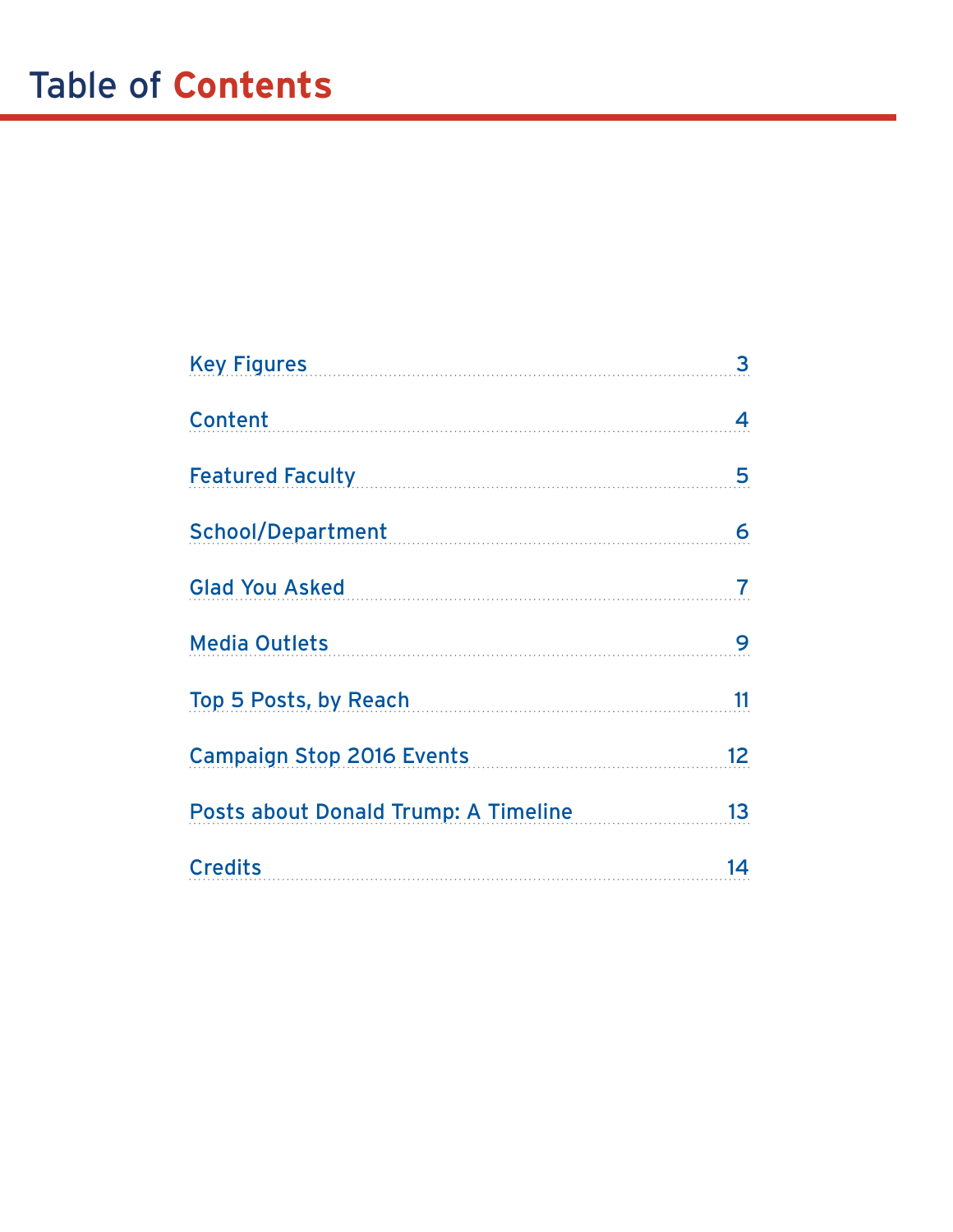# <span id="page-2-0"></span>Key **Figures**

- **369** Days online\*
- 983 Posts\*\*
- 211 Faculty experts
- 58 Student bloggers
	- 55% Undergraduate
	- 26% Graduate
	- 19% PhD
- 8 Professional schools represented
- 23 Departments and programs represented
- 209 Media Outlets
	- 90.5% Domestic
	- 9.5% International
- 375 Subscribers to This Week's 5 Gems
- 36 Podcasts
- 11 Foreign Exchange episodes

\* From launch date, 11/5/15, through 11/11/16. Preceded by 35-day soft launch. \*\* Includes 15 articles posted during the soft launch, 10/1/15 - 11/4/15.

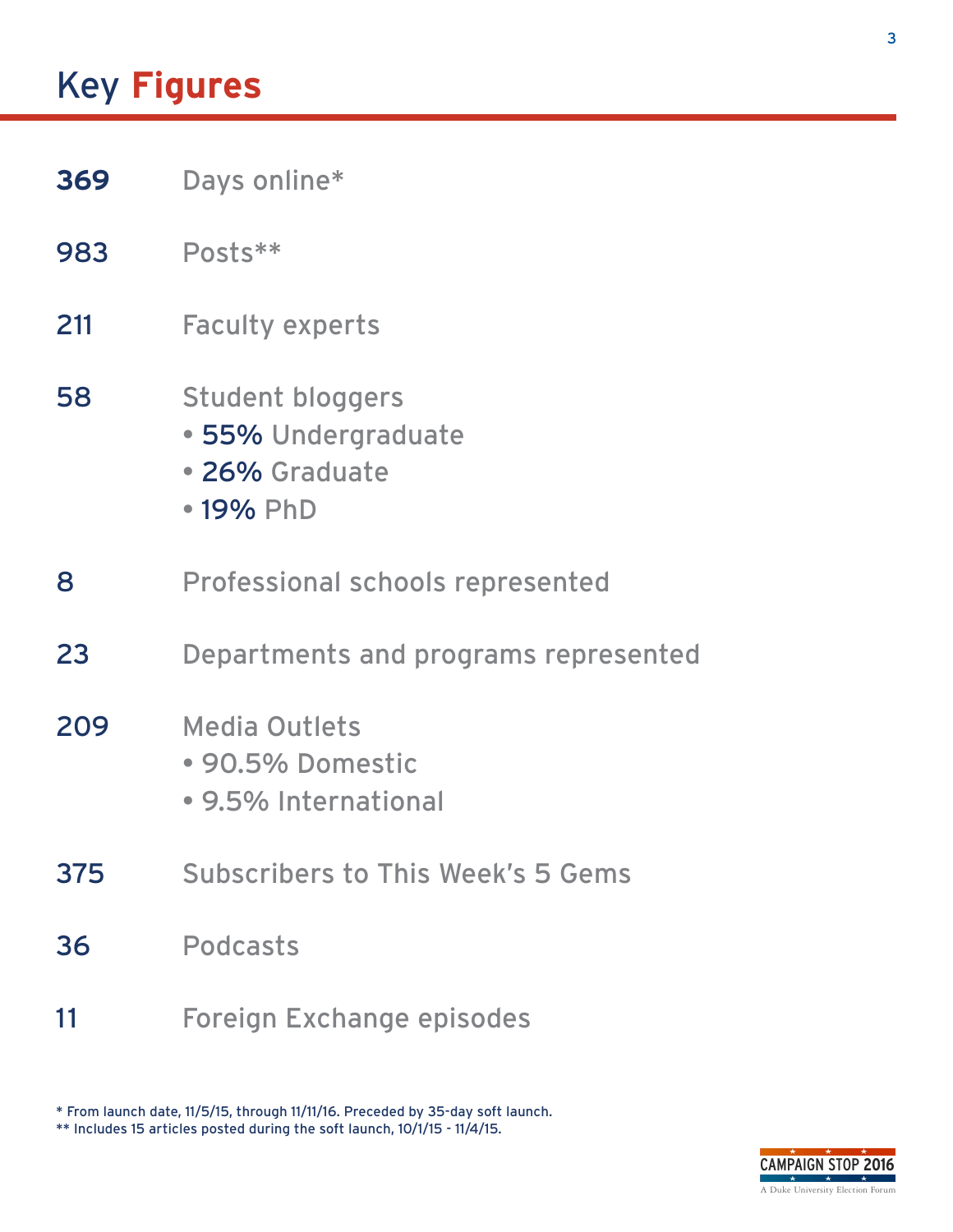# <span id="page-3-0"></span>**Content**

## **Website**

| 248 | <b>Top Stories</b>       | featured 99 Faculty & 5 Students  |
|-----|--------------------------|-----------------------------------|
| 250 | <b>Expert Insights</b>   | featured 119 Faculty              |
| 118 | <b>Student Voices</b>    | featured 58 Students              |
| 245 | <b>Quotes of the Day</b> | featured 96 Faculty & 16 Students |

## **Podcasts**

| 30 | <b>Glad You Asked</b>  |                    | featured 30 Faculty       |
|----|------------------------|--------------------|---------------------------|
| 6  | <b>Zeroing In</b>      | featured 4 Faculty | hosted by Aaron Chatterji |
| 6  | Ways & Means (Sanford) | featured 8 Faculty |                           |
|    | Policy 360 (Sanford)   | featured 2 Faculty |                           |
| 14 | On Security (WPTF)     |                    | featured David Schanzer   |

## **Videos**

| 11 | <b>Foreign Exchange</b> | featured Peter Feaver & Bruce Jentleson,  |
|----|-------------------------|-------------------------------------------|
|    |                         | including one episode broadcast live from |
|    |                         | the University of Ottawa                  |
| 14 | <b>Miscellaneous</b>    | featured 6 Faculty                        |

## **Social Media**

| 855 | Facebook posts                  | 1.517 | Tweets                   |
|-----|---------------------------------|-------|--------------------------|
| 344 | <b>Facebook Page likes</b>      | 485   | <b>Twitter followers</b> |
|     | <b>Facebook Live discussion</b> |       | Twitter chats            |

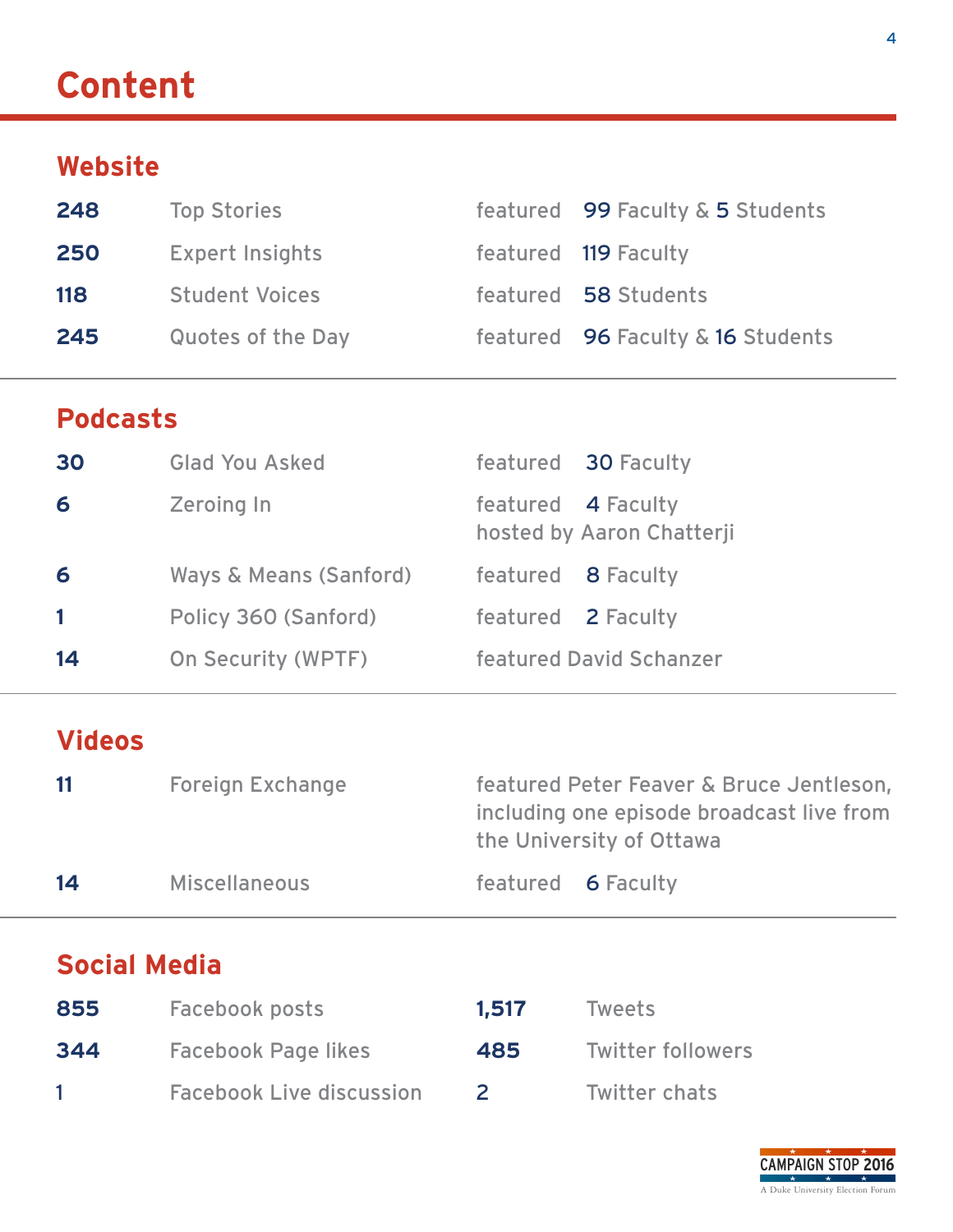## <span id="page-4-0"></span>Featured **Faculty**



**Peter Feaver Political Science 72 posts**



**Bruce Jentleson Public Policy 22 posts**



**David Schanzer Public Policy 38 posts**



**Kerry Haynie Political Science 19 posts**



**Charles Dunlap Law 37 posts**



**David Rohde Political Science 19 posts**



**Jedediah Purdy Law 27 posts**



**Kristin Goss Public Policy 18 posts**



**Pope "Mac" McCorkle Public Policy 24 posts**



**Omid Safi Islamic Studies 18 posts**

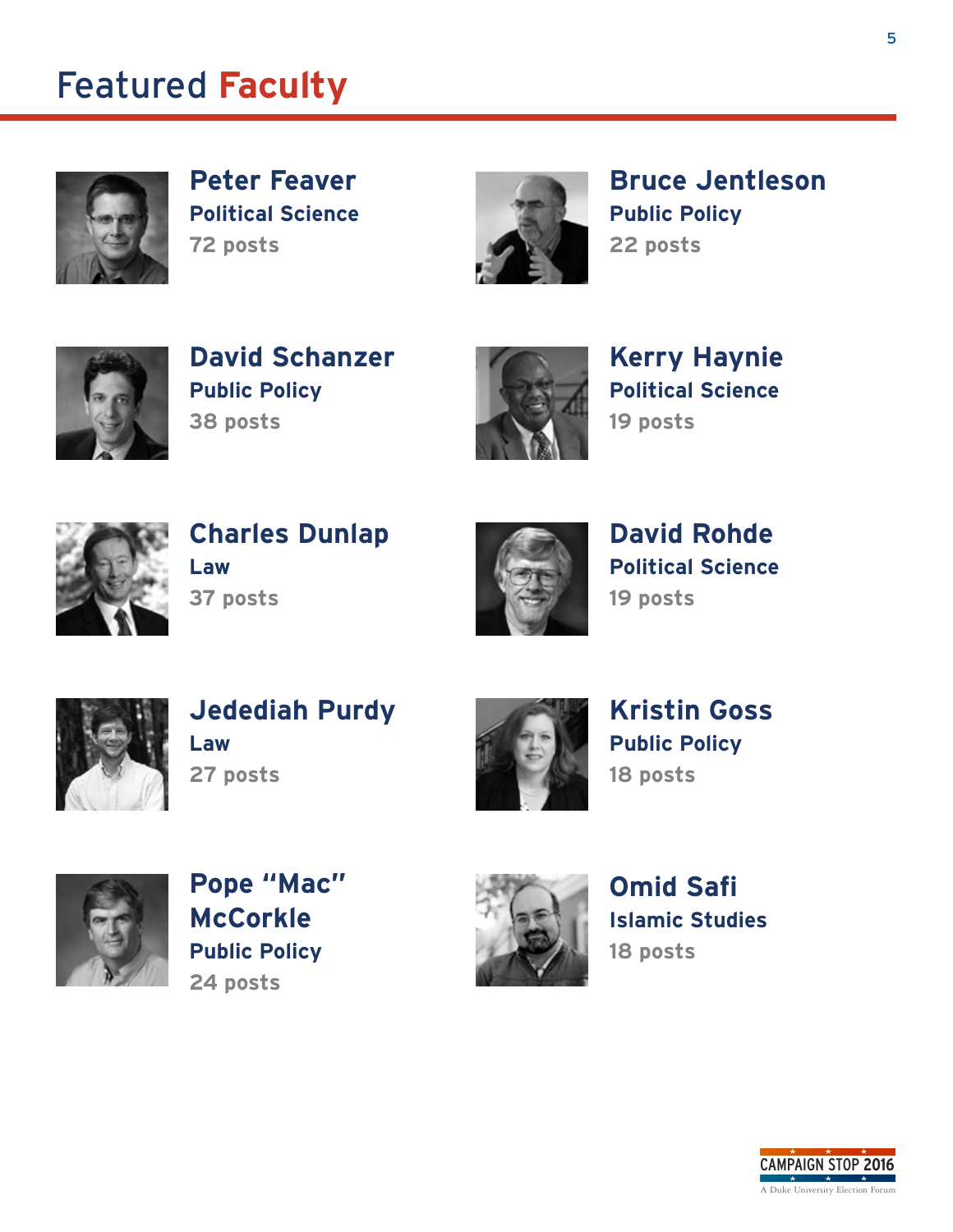# <span id="page-5-0"></span>**School/Department**

Duke School of Law Sanford School of Public Policy Nicholas School of the Environment Fuqua School of Business The Graduate School Duke School of Medicine Divinity School Pratt School of Engineering

## **Trinity College of Arts & Sciences**

| <b>African and African American Studies</b>     | Linguistics                          |
|-------------------------------------------------|--------------------------------------|
| Art, Art History & Visual Studies               | Literature                           |
| <b>Asian &amp; Middle Eastern Studies</b>       | <b>Philosophy</b>                    |
| <b>Biology</b>                                  | <b>Political Science</b>             |
| <b>Computer Science</b>                         | <b>Psychology &amp; Neuroscience</b> |
| <b>Cultural Anthropology</b>                    | <b>Religious Studies</b>             |
| <b>Economics</b>                                | <b>Romance Studies</b>               |
| <b>Education</b>                                | <b>Slavic &amp; Eurasion Studies</b> |
| <b>English</b>                                  | <b>Sociology</b>                     |
| <b>Gender, Sexuality &amp; Feminist Studies</b> | <b>Statistical Science</b>           |
| <b>History</b>                                  | <b>Thompson Writing Program</b>      |
| <b>International Comparative Studies</b>        |                                      |

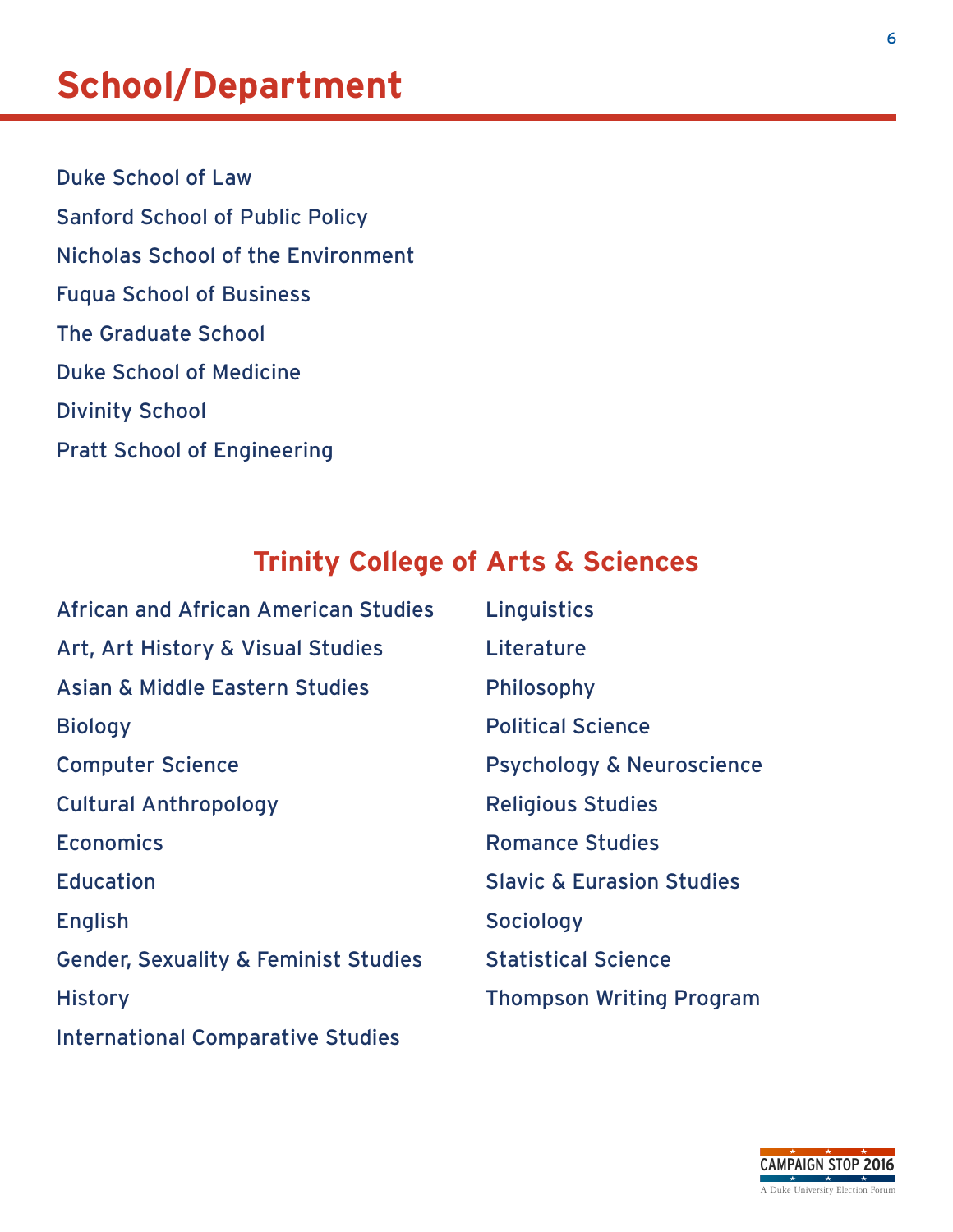## <span id="page-6-0"></span>**Glad You Asked**

#### 30 Episodes, in order of the most views

The least of these Norman Wirzba, Divinity School, Nicholas School of the Environment

Inequality hits families hard Christina Gibson-Davis, Sanford School of Public Policy

The high price of convenience Anna Gassman-Pines, Sanford School of Public Policy

Climate and our health Drew Shindell, Nicholas School of the Environment

#### More sidewalks, fewer pills Gary Bennett, Duke School of Medicine

Storm warning Megan Mullin, Nicholas School of the Environment

Modern-day usury Luke Bretherton, Divinity School

Voter disaffection, as American as apple pie Reeve Huston, History

Coastal myopia Martin Smith, Nicholas School of the Environment

Why we need national service Eric Mlyn, Sanford School of Public Policy

Talk is cheap Peter Ubel, Fuqua School of Business, Sanford School of Public Policy, Duke Medicine

High-priced health care starves other social needs Dan Ariely, Sanford School of Public Policy, Fuqua School of Business

Casting a ballot just got harder Gunther W. Peck, Sanford School of Public Policy

### All politics is local

Mark Anthony Neal, African and African American Studies, English

\* Includes views from website, Soundcloud, iTunes, Facebook.

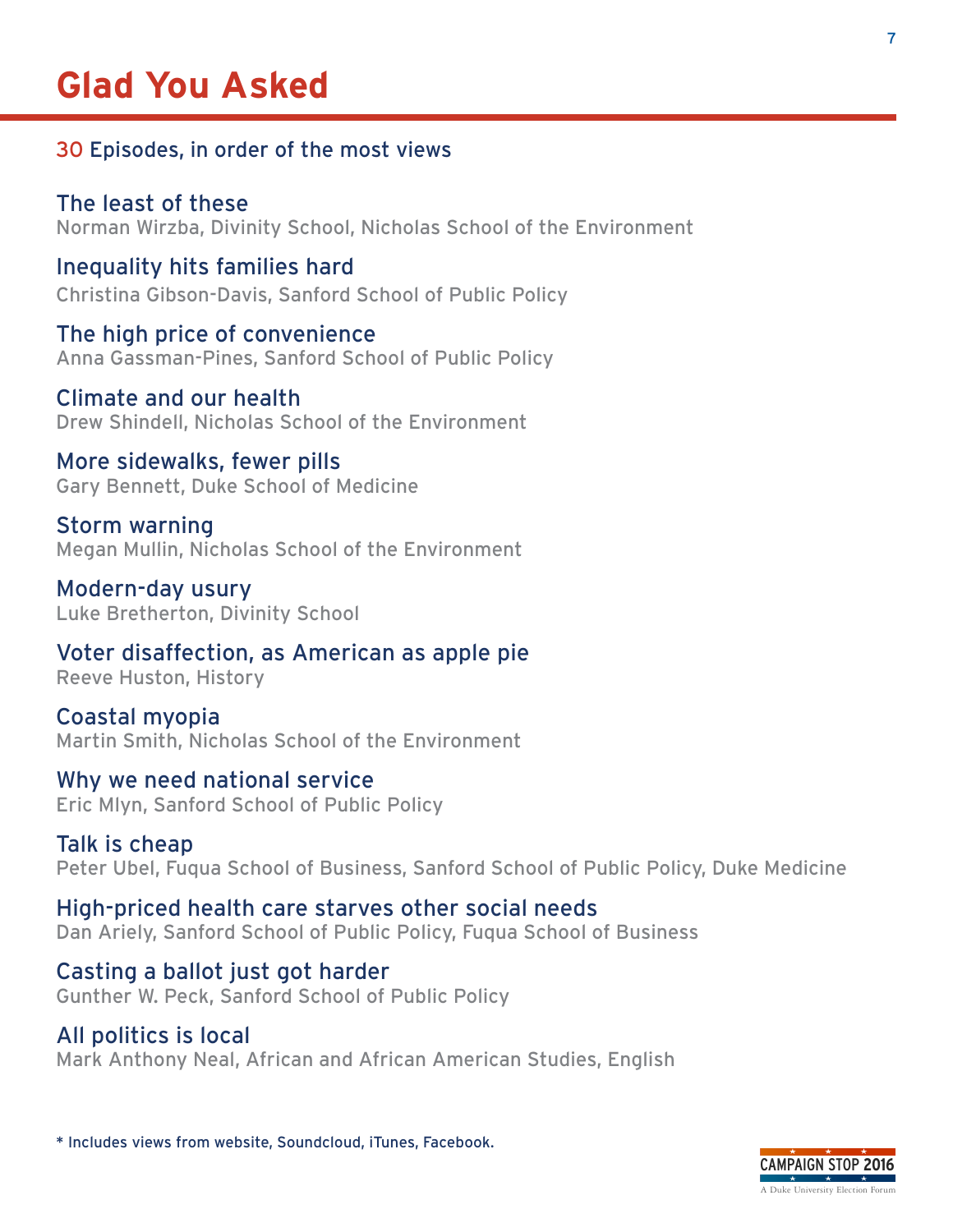## **Glad You Asked**

Help for aging seniors Donald Taylor, Sanford School of Public Policy, Duke School of Medicine

Biosecurity risks Christopher Woods, Duke School of Medicine

The year of the disaffected voter Charles Dunlap, Duke School of Law

Slice education, hurt democracy Priscilla Wald, English

The payoff from supporting our national parks Stuart Pimm, Nicholas School of the Environment

Cruelty to animals Dorie Clark, Fuqua School of Business

America's political unconscious Joseph Winters, Religious Studies, African and African American Studies

Shaky foundation Henry Petroski, Pratt School of Engineering

The nuclear option William Schlesinger, Nicholas School of the Environment

Police scrutiny Jasmine Cobb, Art, Art History & Visual Studies, African and African American Studies

Holding business accountable: A balancing act Aaron Chatterji, Fuqua School of Business, Sanford School of Public Policy

Losing the battle against drugs Robin Kirk, Cultural Anthropology, International Comparative Studies

How climate change reshapes the ocean Susan Lozier, Nicholas School of the Environment

Learning from Ebola Gavin Yamey, Sanford School of Public Policy

Why we must address gerrymandering Connel Fullencamp, Economics

Turning our backs on mental illness Jane Costello, Duke School of Medicine

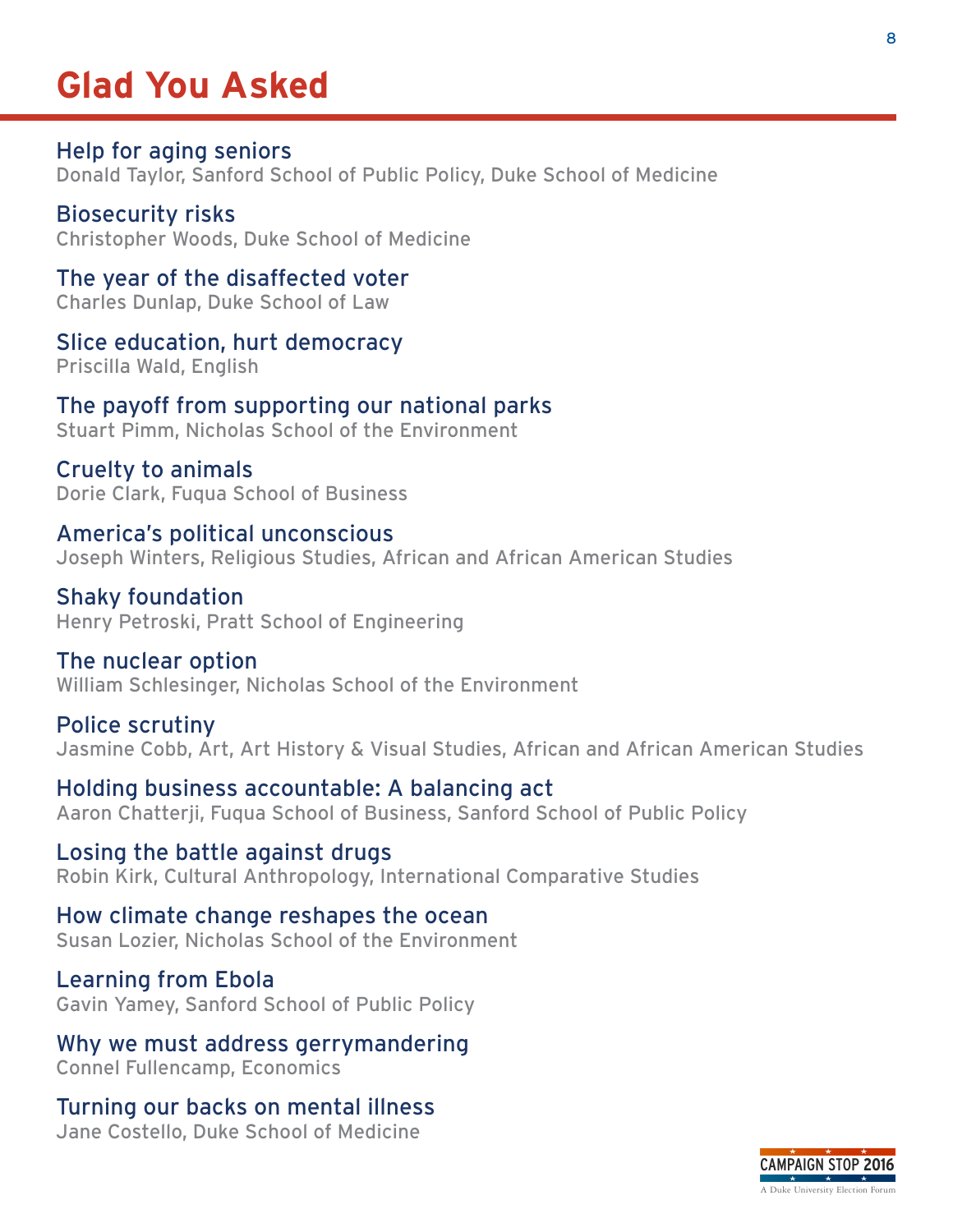## <span id="page-8-0"></span>**Media Outlets**

**Number of articles featuring Duke faculty**

| <b>The New York Times</b>            | 43              | <b>Vox</b>                        | 10 |
|--------------------------------------|-----------------|-----------------------------------|----|
| <b>The Huffington Post</b>           | 25              | <b>USA Today</b>                  | 8  |
| <b>The Washington Post</b>           | 23              | <b>NBC</b>                        |    |
| <b>NPR</b>                           | 18              | <b>Salon</b>                      |    |
| <b>The Hill</b>                      | 15              | <b>The Atlantic</b>               |    |
| <b>The Christian Science Monitor</b> | 15              | <b>The Globe &amp; Mail</b>       | 5  |
| <b>ABC</b>                           | 12 <sub>2</sub> | <b>US News &amp; World Report</b> | 5  |
| <b>Time</b>                          | 10              | <b>CBS</b>                        | 5  |

"We the People" podcast ABA Journal ABC ABC News Australia ABC-Australia's "Religion and Ethics" Africacountry.com Agence France Presse Albany Times Union American Conservative American Constitution Society for Law and Policy American Scientist Associated Press Atlanta Black Star Atlanta Journal-Constitution The Atlantic atlantic-community.org Australian Broadcasting Corporation The Baptist Standard BBC News Bloomberg Boston Globe Boston Herald Business Day TV Cagle Cartoons Canadian Business Carroll County Times Carteret County News-Times Cato Unbound CBC News CBC Radio **CBS** CCTV-America Charleston Post and Courier The Charlotte Observer Chicago Tribune The Christian Post The Christian Science Monitor City A.M. The Cleveland Plain Dealer Cleveland.com Climate Central **CNN** CNSNews.com ComputerWorld The Conversation Corporate Crime Reporter **CounterPunch** Curbed The Daily Beast The Denver Post Deseret News Detroit Free Press Detroit News Deutsche Welle Discovery News Dissent East Bay Times Education Week Ensia Epoch Times FactCheck.org Fast Company The Federalist FiveThirtyEight Forbes Foreign Affairs Foreign Policy Fortune Forum for Scholars and Public Foundation for Economic Education Fox News & affiliates Freedom Action Network Fuqua School website Fusion Gawker The Globe and Mail Governing Greenbiz The Guardian Harvard Business Review Harvard Law School National Security **Journal** The Herald Sun The Hill The Huffington Post Humanities iafrica.com Indy Week Inside Climate News **InsideSources** Institute for Southern Studies Investor's Business Daily

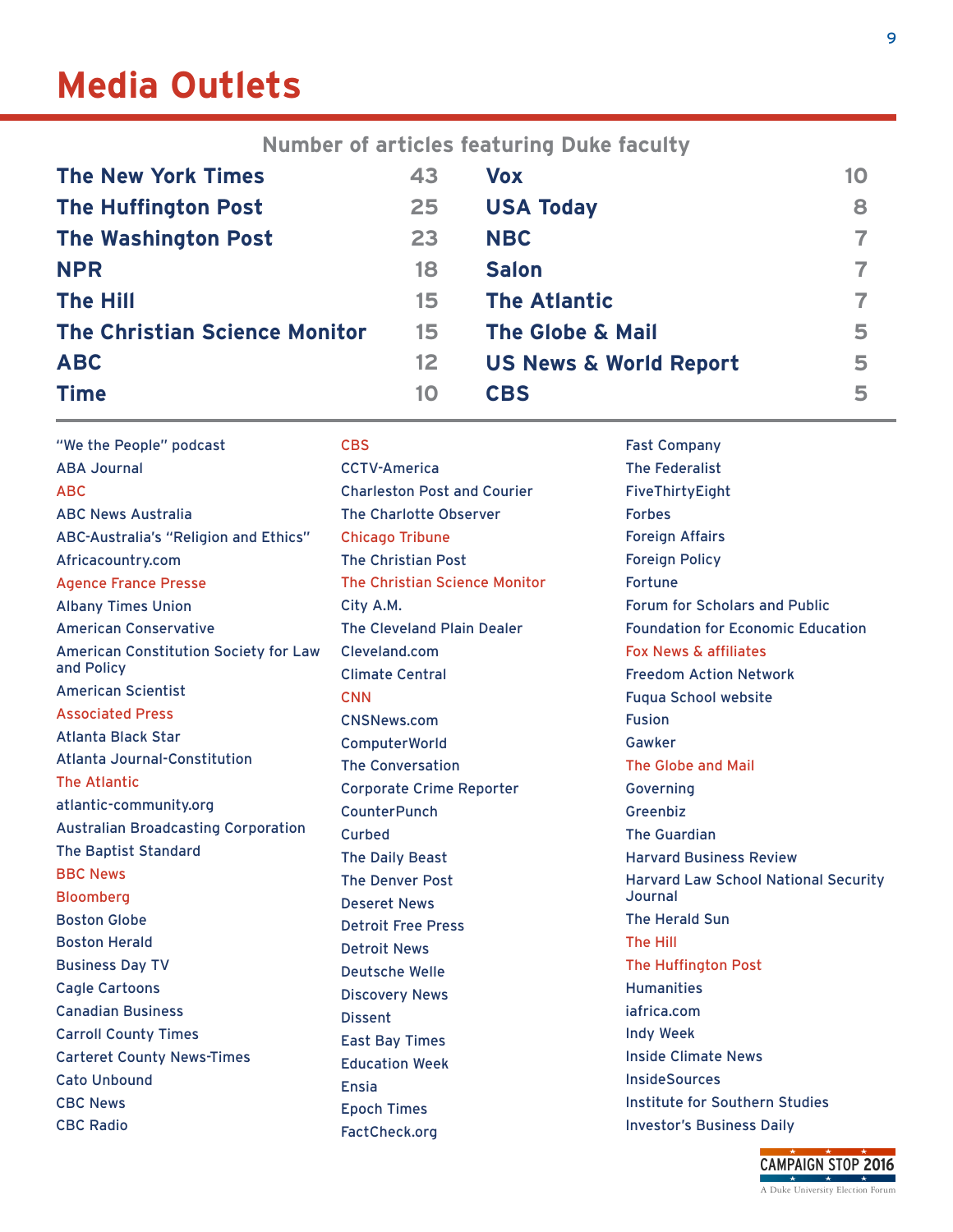## **Media Outlets**

The Islamic Monthly Japan Today The Jerusalem Post Jewish Telegraphic Agency Just Security Kaltoons **KCBY** KCRW radio in Los Angeles KLEW-TV KPCC-Los Angeles' "Take Two" Lancaster Online Lawfire Lawyers, Guns & Money Learn Liberty Legislative Week in Review Lexington Herald-Leader LinkedIn The Locker Room Los Angeles Times LSE USCentre blog Macleans Maine Public Broadcasting MarketWatch McClatchyDC Mere Orthodoxy Miami Herald military.com Milwaukee Journal-Sentinel Minnesota Public Radio Modern Healthcare Morning Consult Mother Jones **MSNBC** The National Constitution Center National Geographic National Journal National Review NBC NC Policy Watch NCCIT.org blog New America Media New Republic New York Daily News

Newsday Newsweek NiemanLab North State Journal NorthJersey.com NPR Outlook India Oxford University Press blog Pacific Standard PassBlue PBS NewsHour Philly Voice Pittsburgh Post-Gazette Politico PolitiFact PRI Project Syndicate Psychological Science in the Public Interest PunditFact Real News Network RealClearPolitics reason.com Religion News Service ResearchGate Sacramento News & Review Salon San Francisco Chronicle Scalawag Scene on Radio Scientific American seattlepi.com Slate Soundcloud: SiriusXM insight Talent Management Talking Points Memo Tampa Bay Tribune **TechCrunch TechRepublic** The Nation The New York Times The New Yorker The News & Observer

New York Post

The Philadelphia Inquirer the podcast "BackStory" The Political Narrative The Progressive Pulse The Root The Sacramento Bee The Seattle Times The Trace The Verge The Wall Street Journal The Washington Post The Washington Times The Week The Weekly Standard **TheStreet ThinkProgress** TIME magazine Time Warner Cable news Twitter U.S. News & World Report USA Today Vice Voice of America Vox Wallet Hub Washington Examiner WAMU WBUR's "Here & Now" **WCHL** WFAE Winston-Salem Journal Wisconsin Public Radio's "Central Time" **WNCN** WNYC News WRAL World Bank Group blog WPTF's "On Security" WRAL WYNC's 'Brian Lehrer Show' Yale Environment 360 YouTube: The Economist YouTube: University of Ottawa

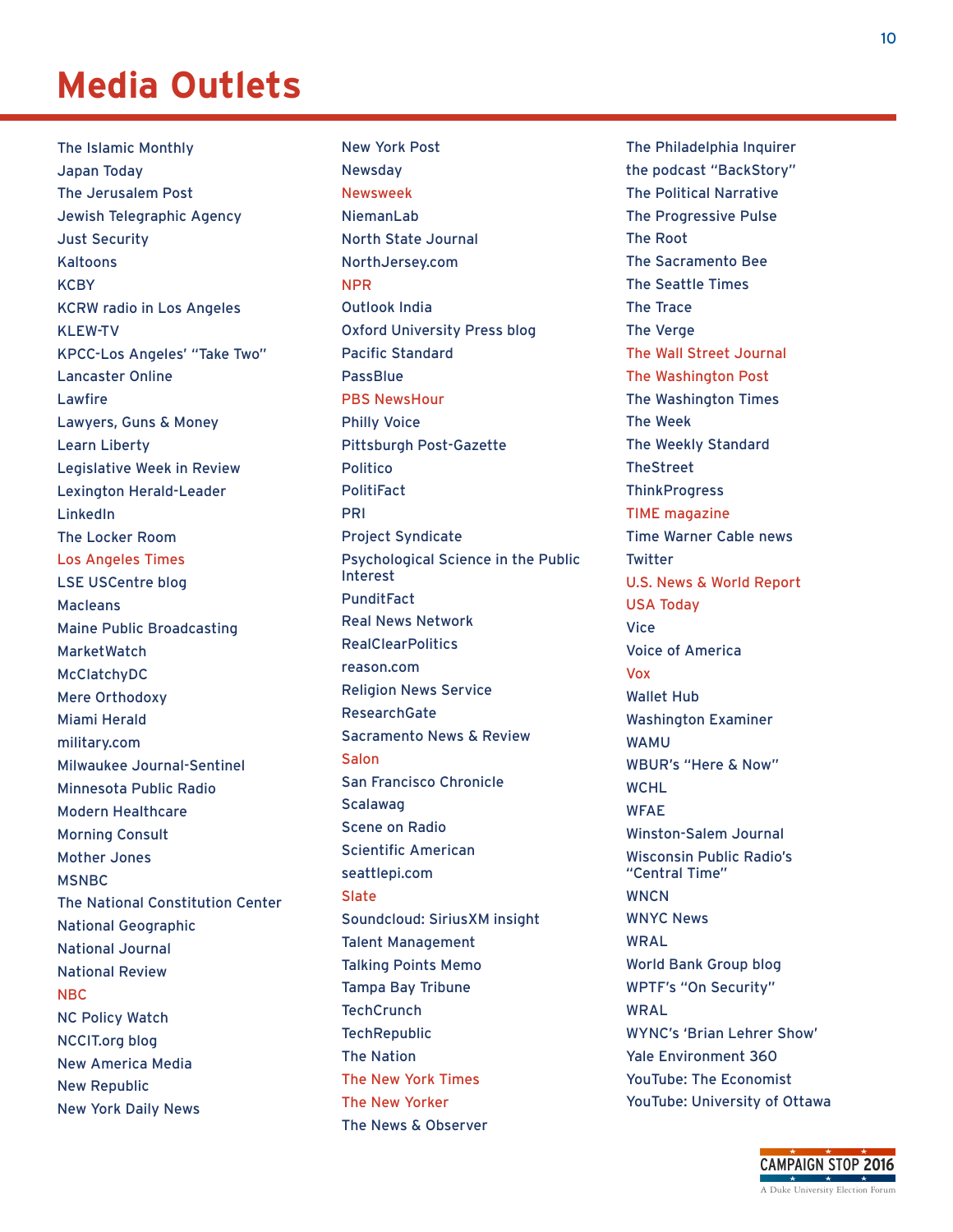## <span id="page-10-0"></span>Top 5 **Posts, by Reach**

### **How I got kicked out of a Trump rally**

Pete Mills, graduate student in Public Policy Top Story, posted 3/14/16 • Reach of 162,809

#### **The least of these**

Norman Wirzba, Divinity School, Nicholas School Glad You Asked, posted 1/8/16 • Reach of 38,531

### **Alumnus Macon Phillips discusses role in Obama '08 campaign**

#### Macon Phillips, Alumnus

Top Story, published 1/25/16 • Reach of 30,813

### **Duke's presidential button collection**

Ken Hubbard, Alumnus Multimedia, posted 1/29/16 • Reach of 22,159

### **Inequality hits families hard**

### Christina Gibson-Davis, Public Policy, Psych/Neuroscience, Sociology

Glad You Asked, posted 2/13/16 • Reach of 21,744

### **Website Traffic**

35,455 Website sessions 182,740 Website pageviews 23,867 Website visitors 5.46 Average pages per visit

Began tracking website traffic on November 12, 2015. Final tally of website traffic taken at 2:00pm on Nov. 11, 2016. Post reach includes all website pageviews, CS16 Facebook page reach and Twitter impressions. If applicable: Duke Facebook page, SoundCloud, iTunes, and YouTube impressions.

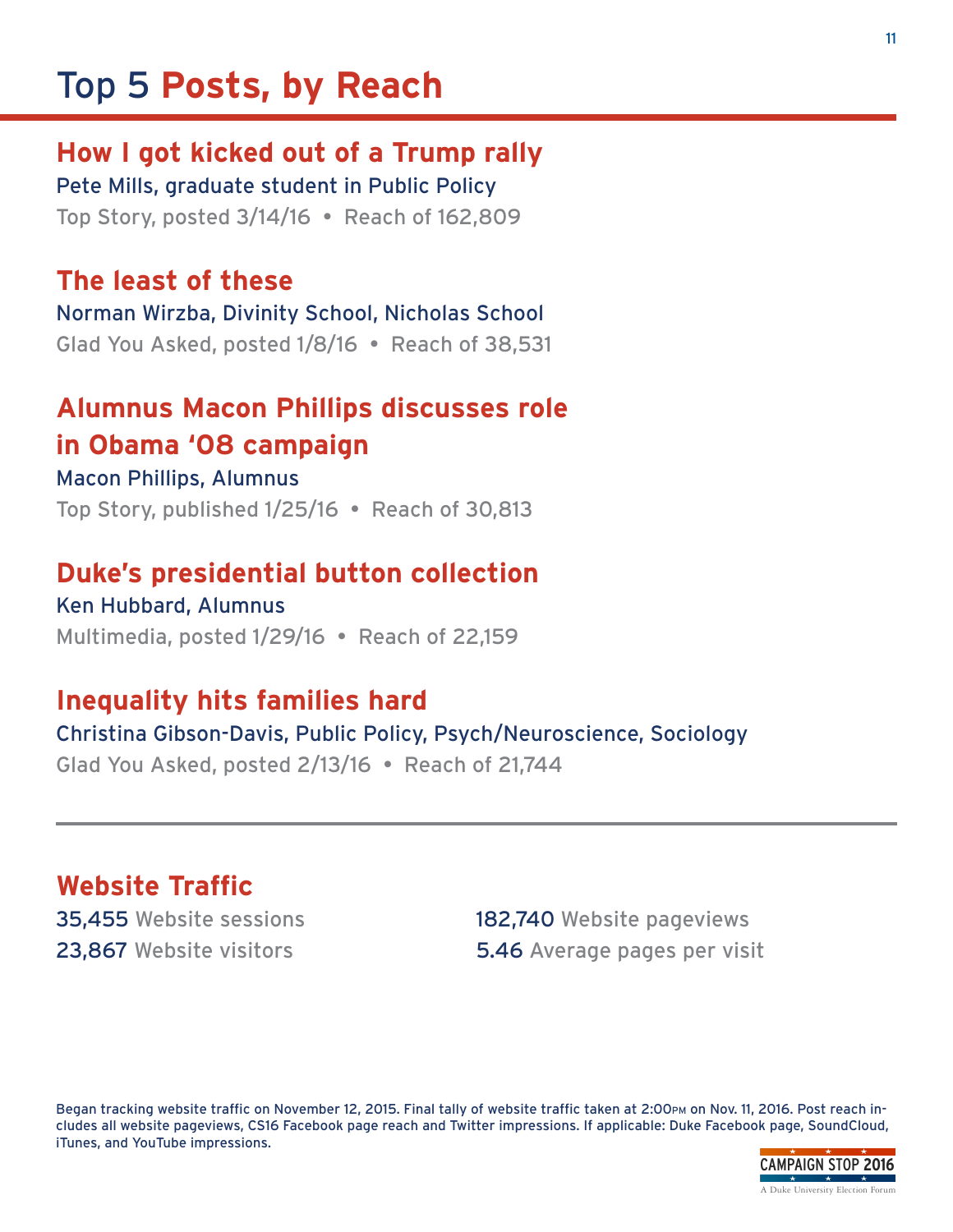### <span id="page-11-0"></span>**Launch party in Washington D.C.**

• Faculty included Bill Adair, Patrick Duddy, Kerry Haynie, Megan Mullen, Mark Stencel and Kate Whetten

### **Sirius XM Comedy Show**

- Promotion of campus event
- Exclusive interview with comedian Pete Dominick
- Link to Sirius XM Soundcloud podcast featuring PhD student Nura Sediqe

### **Duke-AAEC Political Cartoon & Satire Festival**

- 9 Homepage Highlights featuring cartoons by Kevin Siers of The Charlotte Observer
- 1 Homepage Highlight linking to YouTube videos by Kevin Kallaugher of The Economist
- Duke Today article about the festival post-event

### **Twitter event during first GOP debate**

• #campaignstop hashtag

### **Twitter event during presidential debate**

- Arranged with Duke Alumni
- Featuring faculty members Connel Fullenkamp (Economics), Nick Carnes (Public Policy), and Eileen Chow (Asian & Middle Eastern studies)
- #DukeDebateWatch hashtag

### **Facebook Live post-debate discussion**

• Live with Bill Adair (Public Policy) and student Amanda Lewellyn

### **Articles about/quotes from visiting dignitaries**

- 
- AP News veteran Walter Mears  **•** Vice president Joe Biden
- Secretary of Homeland Security Jeh Johnson Political consultant Jim Messina
- 
- New York Times editor Margeret Sullivan

## **Co-sponsored speaking events**

- Political consultants Jim Messina and Karl Rove
- Peter Feaver & Bruce Jentleson discussion at the University of Ottawa
- Media event on North Carolina as a battleground. Featuring Kerry Haynie and David Rohde.
- Ambassador Wendy Sherman  **Former NJ governor Christine Todd Whitman** 
	-
	-
- Estonian Prime Minister Taavi Roivas UMBC President Freeman Hrabowski

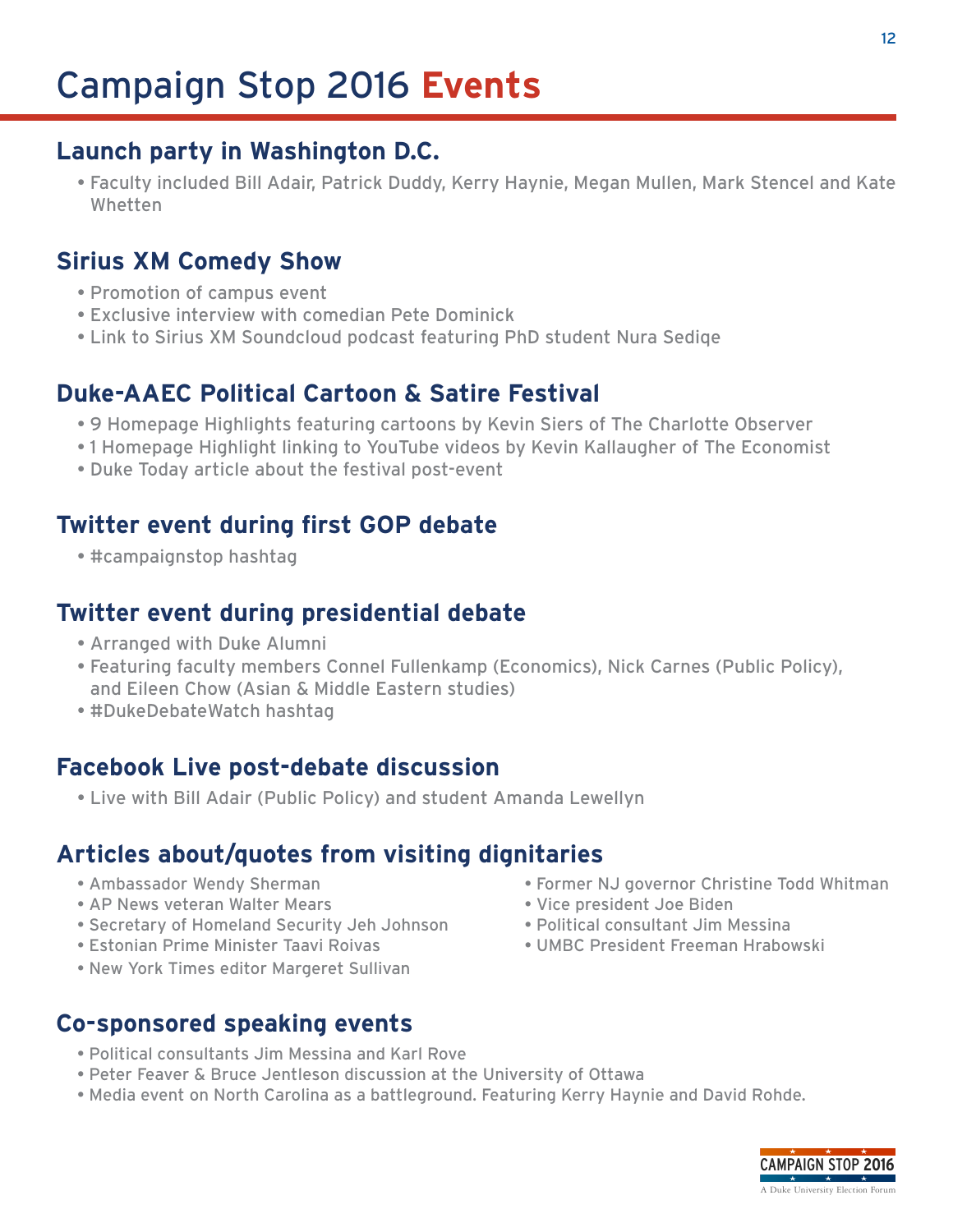## <span id="page-12-0"></span>**Posts about Donald Trump:** A Timeline

|                                                       | NOVEMBER                                                                         | DECEMBER                                                                                             |
|-------------------------------------------------------|----------------------------------------------------------------------------------|------------------------------------------------------------------------------------------------------|
| O One post                                            | Wed Thu<br>Fri<br>Sun Mon Tue<br>Sat                                             | Sun Mon Tue Wed Thu<br>Sat<br>Fri                                                                    |
|                                                       | 6<br>$\overline{2}$<br>3<br>$\overline{4}$<br>6<br>7<br>1                        | $\left(3\right)$<br>2<br>5<br>1<br>4                                                                 |
| <b>O</b> Two posts                                    | 8<br>9<br>10<br>11<br>12<br>13<br>14<br>(18)<br>16<br>17<br>19<br>20<br>15<br>21 | (7)<br>$^{\left( 8\right) }$<br>(9)10<br>11<br>12<br>6<br>15<br>(16)<br>(17)<br>18<br>19<br>13<br>14 |
| <b>O</b> Three posts                                  | $^{(23)}$<br>22<br>24<br>25<br>26<br>27<br>28                                    | 21<br>22<br>23<br>25<br>20<br>24<br>26                                                               |
|                                                       | 30<br>29                                                                         | 27<br>28<br>29<br>30<br>31                                                                           |
| 2015                                                  |                                                                                  |                                                                                                      |
| 2016                                                  |                                                                                  |                                                                                                      |
| JANUARY<br>Sun Mon Tue Wed Thu<br>Fri<br>Sat          | FEBRUARY<br>Sun Mon Tue Wed Thu<br>Fri<br>Sat                                    | MARCH<br>Sun Mon Tue Wed Thu<br>Fri<br>Sat                                                           |
| 1<br>2                                                | $\left(5\right)$<br>$\mathbf{1}$<br>$\overline{2}$<br>3<br>4<br>6                | $\omega$<br>(1)<br>3<br>(4)<br>5                                                                     |
| (4)<br>5<br>6<br>7<br>8<br>9<br>3                     | 7<br>8<br>9<br>10<br>12<br>11<br>13                                              | $\mathcal{O}(\mathcal{O})$<br>$\scriptstyle\rm (7)$<br>8<br>(11)<br>12<br>6                          |
| 11<br>12<br>10<br>13<br>14<br>15<br>16                | (16)<br>(19)<br>15<br>17<br>18<br>20<br>14                                       | (44)<br>(b)<br>$(6)$ 17<br>18<br>13<br>19                                                            |
| 18<br>19<br>20<br>21<br>22<br>23<br>17                | $\circledcirc$<br>(25)<br>(26)<br>23<br>24<br>21<br>27                           | 21<br>22<br>(23)<br>(24)<br>(25)<br>20<br>26                                                         |
| (25)<br>(28)<br>26<br>27<br>29<br>24<br>30            | 29<br>28                                                                         | $\left(30\right)$<br>$\left(31\right)$<br>29<br>28<br>27                                             |
| 31                                                    |                                                                                  |                                                                                                      |
| APRIL                                                 | MAY                                                                              | JUNE                                                                                                 |
| Sun Mon Tue Wed Thu<br>Fri<br>Sat                     | Sun<br>Mon Tue Wed<br>Thu<br>Fri<br>Sat                                          | Sun Mon Tue Wed Thu<br>Fri<br>Sat                                                                    |
| 1<br>$\overline{2}$                                   | $\left( 2\right)$<br>3<br>$\left(5\right)$<br>4<br>6<br>7<br>1                   | $\left( 2\right)$<br>3<br>1<br>4                                                                     |
| (4)<br>5<br>6<br>3<br>7<br>8<br>9                     | 10<br>12<br>(13)<br>8<br>9<br>11<br>14                                           | (6)<br>$(\hspace{-1.5pt}\sqrt{3})$<br>8<br>9<br>(10)<br>5<br>11                                      |
| $\left(12\right)$<br>11<br>10<br>13<br>14<br>15<br>16 | (17)<br>(18)<br>(16)<br>19<br>20<br>15<br>21                                     | $\left( \mathbf{15}\right)$<br>$\left( 6 \right)$<br>(13)<br>14<br>12<br>17<br>18                    |
| 19<br>(18)<br>(21)<br>20<br>22<br>17<br>23            | (24)<br>(25)<br>(26)<br>(27)<br>22<br>23)<br>28                                  | 20<br>21<br>22<br>(23)<br>19<br>24<br>25                                                             |
| (27)<br>(29)<br>(28)<br>25<br>26<br>30<br>24          | 29<br>30<br>31                                                                   | $\odot$<br>(27)<br>(28)<br>29<br>26                                                                  |
|                                                       |                                                                                  |                                                                                                      |
| JULY<br>Sun Mon Tue Wed Thu<br>Sat<br>Fri             | AUGUST<br>Mon Tue<br>Wed<br>Thu<br>Fri<br>Sun<br>Sat                             | SEPTEMBER<br>Sun Mon Tue Wed Thu<br>Fri<br>Sat                                                       |
| 1<br>$\overline{2}$                                   | $\left(1\right)$<br>5<br>$\overline{2}$<br>3<br>4<br>6                           | $\overline{2}$<br>$\left( 1\right)$<br>3                                                             |
| (6)<br>(7)<br>$\left(5\right)$<br>8<br>3<br>4<br>9    | $\circled{s}$<br>$\mathcal G$<br>$\left( 0 \right)$<br>(11)<br>(12)<br>7<br>13   | $\left( \text{8}\right)$<br>$\left(7\right)$<br>5<br>6<br>9<br>10<br>4                               |
| 12<br>(11)<br>13<br>(14)<br>(15)<br>10<br>16          | 15<br>(16)<br>(17)<br>18<br>(19)<br>14<br>20                                     | 15<br>12<br>13<br>(14)<br>16<br>17<br>11                                                             |
| 18<br>19<br>20<br>21<br>22<br>23<br>17                | (23)<br>(26)<br>24<br>25<br>22<br>27<br>21                                       | (20)<br>(21)<br>(23)<br>19<br>22<br>24<br>18                                                         |
| (29)<br>26<br>27<br>28<br>30<br>24<br>25              | 29<br>30<br>28<br>31                                                             | 30<br>26<br>29<br>25<br>27                                                                           |
| 31                                                    |                                                                                  |                                                                                                      |
| <b>OCTOBER</b>                                        | NOVEMBER                                                                         |                                                                                                      |
| Sun Mon Tue Wed Thu Fri Sat                           | Sun Mon Tue Wed Thu Fri Sat                                                      |                                                                                                      |
| $\mathbf{1}$                                          | $\mathbf{1}$<br>$\overline{2}$<br>3<br>(4)<br>5                                  |                                                                                                      |
| 3<br>4 5 (6)<br>$\overline{7}$<br>$\overline{2}$<br>8 | (9)<br>(10)<br>(1)<br>6<br>$\overline{7}$<br>8<br>12                             |                                                                                                      |
| $(12)$ (13)<br>9<br>10<br>(11)<br>14<br>15            | 15<br>16<br>17<br>18<br>13<br>14<br>19                                           |                                                                                                      |
| $17 \quad 18 \quad 19$ $(20) \quad 21$<br>22<br>16    | 20<br>21<br>22<br>23<br>24<br>25<br>26                                           |                                                                                                      |
| (65)<br>26<br>23<br>24<br>28<br>29                    | 30<br>27<br>28<br>29                                                             |                                                                                                      |
| $\left(31\right)$<br>30                               |                                                                                  |                                                                                                      |

There were 128 posts that were primarily, or significantly, about Trump and/or his supporters. This does not include posts where Trump shared the focus equally with other candidates, e.g. posts about the debates or the election in general.